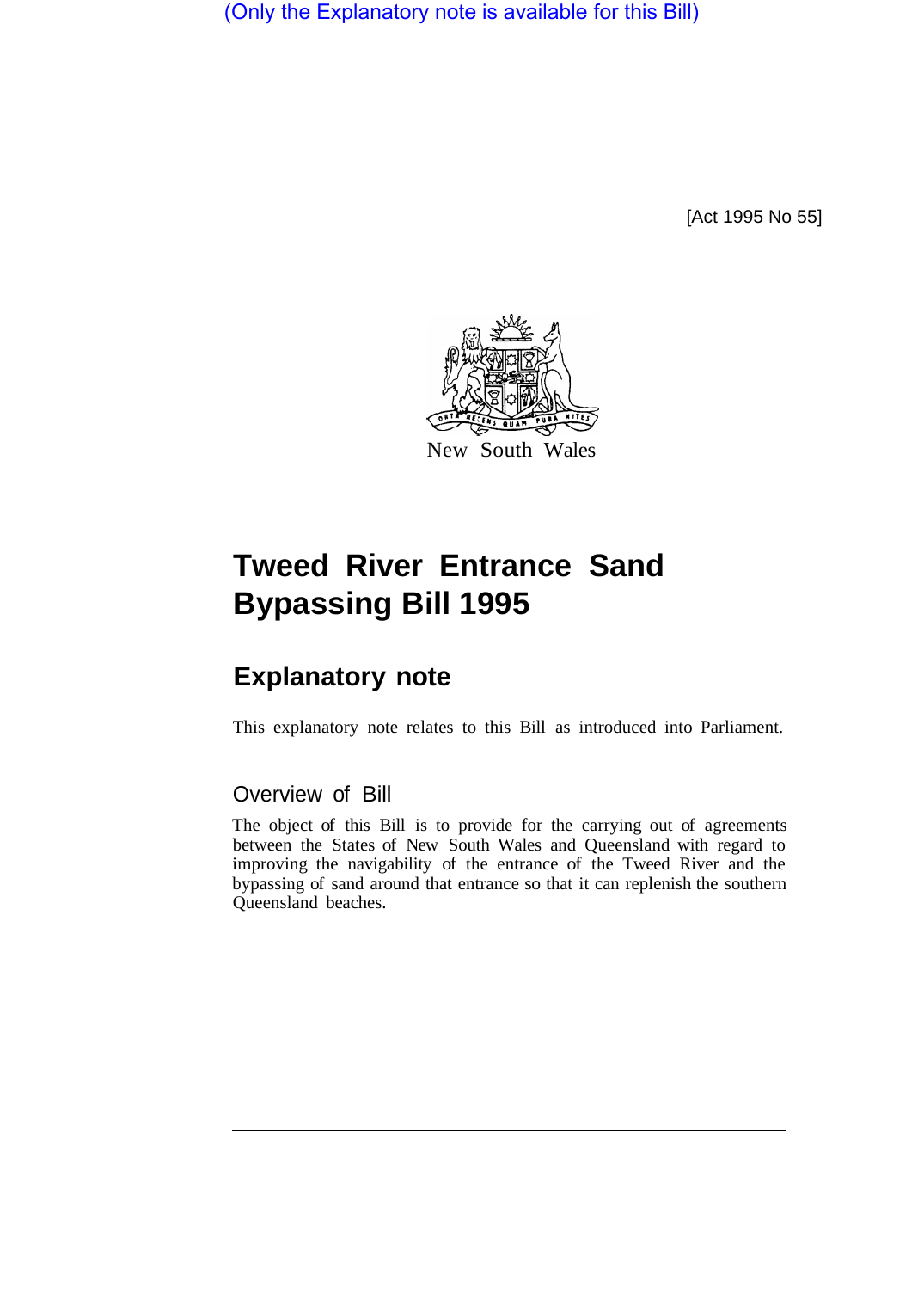Tweed River Entrance Sand Bypassing Bill 1995 [Act 1995 No 55]

Explanatory note

# Outline of provisions

#### **Part 1 Preliminary**

**Clause 1** sets out the name (also called the short title) of the proposed Act.

**Clause 2** provides for the commencement of the proposed Act on the date of assent.

**Clause 3** states the purpose of the proposed Act.

**Clause 4** defines certain terms for the purposes of the proposed Act. The "heads of agreement" means the agreement entered into on behalf of the States of New South Wales and Queensland a copy of which is set out in Schedule 2. The "deed of agreement" means the deed entered into on behalf of those States to give effect to the heads of agreement. A copy of the deed of agreement is set out in Schedule **1.** "The works" is defined as the works to be carried out, maintained or constructed to give effect to the deed of agreement and such further agreements as may be made between those States for the purpose of giving effect to the heads of agreement or for any ancillary purpose.

### **Part 2 Agreements**

**Clause 5** provides that the execution of the heads of agreement by the Premier and of the deed of agreement by the Minister for Public Works is ratified and both agreements are approved. References to the Minister for Public Works in both of those instruments are to be construed as references to the Minister administering the proposed Act.

**Clause 6** provides for the approval of any further agreement entered into on behalf of the State of New South Wales that is certified by the Minister for Land and Water Conservation ("the Minister") to be for the purpose of giving effect to the heads of agreement or for any ancillary purpose. Any such further agreement will not be approved if either House of Parliament disapproves the agreement within 21 days of its being tabled before the House.

**Clause 7** authorises the Minister to enter into contractual arrangements in various capacities for the carrying out of the works.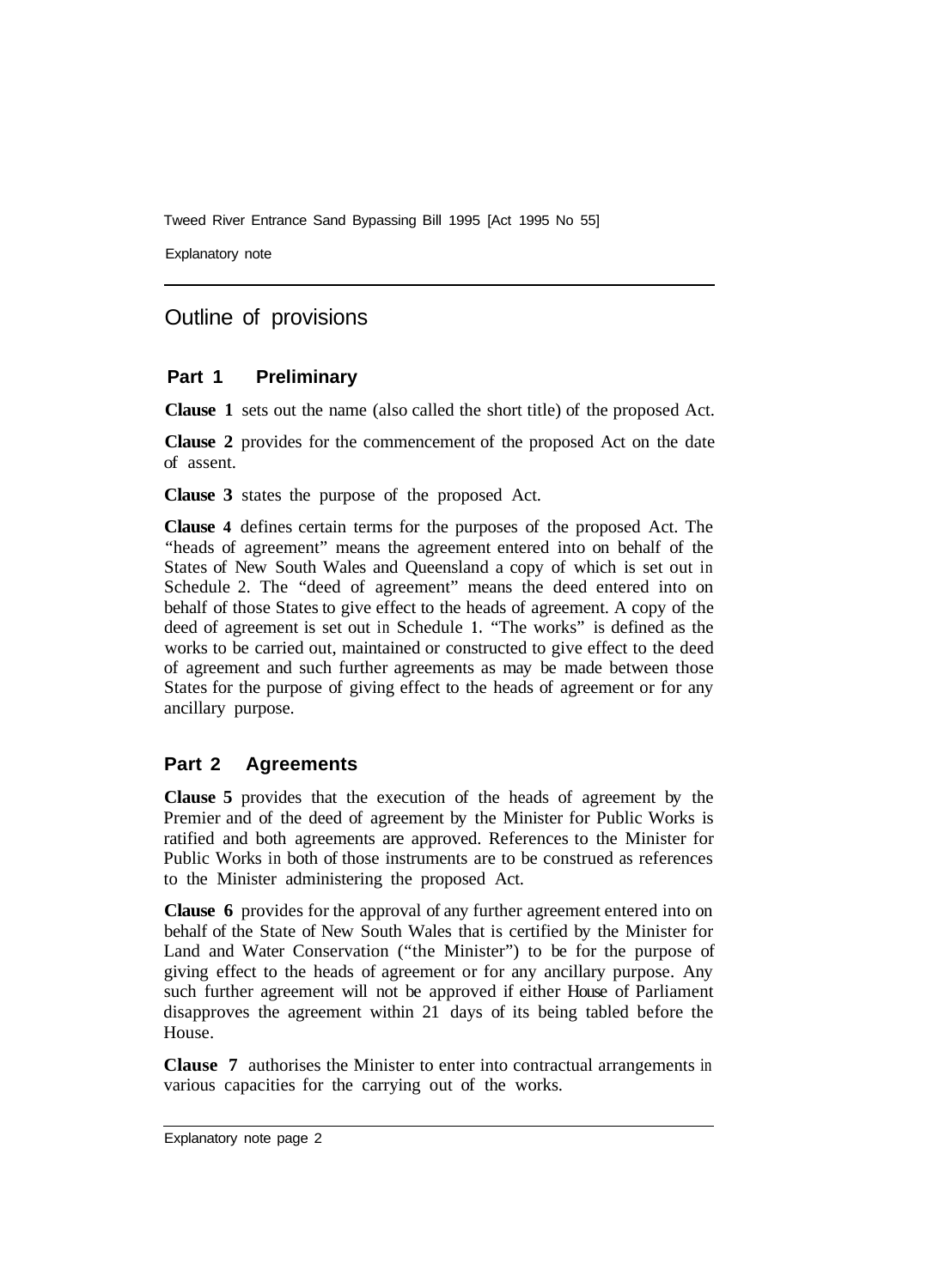Tweed River Entrance Sand Bypassing Bill 1995 [Act 1995 No 55]

Explanatory note

## **Part 3 Implementation**

**Clause 8** authorises the implementation of the deed of agreement and each further agreement entered into for the purpose of carrying out the heads of agreement.

**Clause 9** provides for the application of certain provisions of the *Public Works Act 1912* to the works and for the acquisition of land under that Act by the Minister. Land may be acquired for the purposes of the works by agreement or compulsory process in accordance with the *Land Acquisition (Just Terms Compensation) Act 1991.* The proposed section also provides that pre-acquisition procedures of the *Land Acquisition (Just Terms Compensation) Act 1991* (such as the requirement to give notice to the owner of the land) do not apply to the acquisition of land by compulsory process if the Minister certifies to the Governor that it is appropriate for the purposes of the works that those procedures not apply to the acquisition.

**Clause 10** provides for the application of the *Environmental Planning and Assessment Act 1979* to the works. The carrying out of the works is to be an activity for the purposes of Part 5 of that Act and the Minister is to be the determining authority for the purposes of that Part. The proposed section provides that so much of the works as was the subject of an environmental impact statement publicly exhibited before the commencement of the proposed section is taken to be maintenance dredging within the meaning of State Environmental Planning Policy No. 35—Maintenance Dredging of Tidal Waterways. The approval of the Minister for Urban Affairs and Planning will be required for so much of the works as do not consist of maintenance dredging. A saving provision in relation to that environmental impact statement is also included.

# **Part 4 Miscellaneous**

**Clause 11** protects the Minister, and any individual engaged, or performing any function, in connection with the carrying out of the works, from personal liability for things done or omitted to be done in good faith for the purpose of carrying out the works. The proposed section also provides that no action for nuisance in relation to the carrying out of the works may be brought against the State, the Minister or any individual or corporation carrying out the works or performing any function in connection with the carrying out of the works.